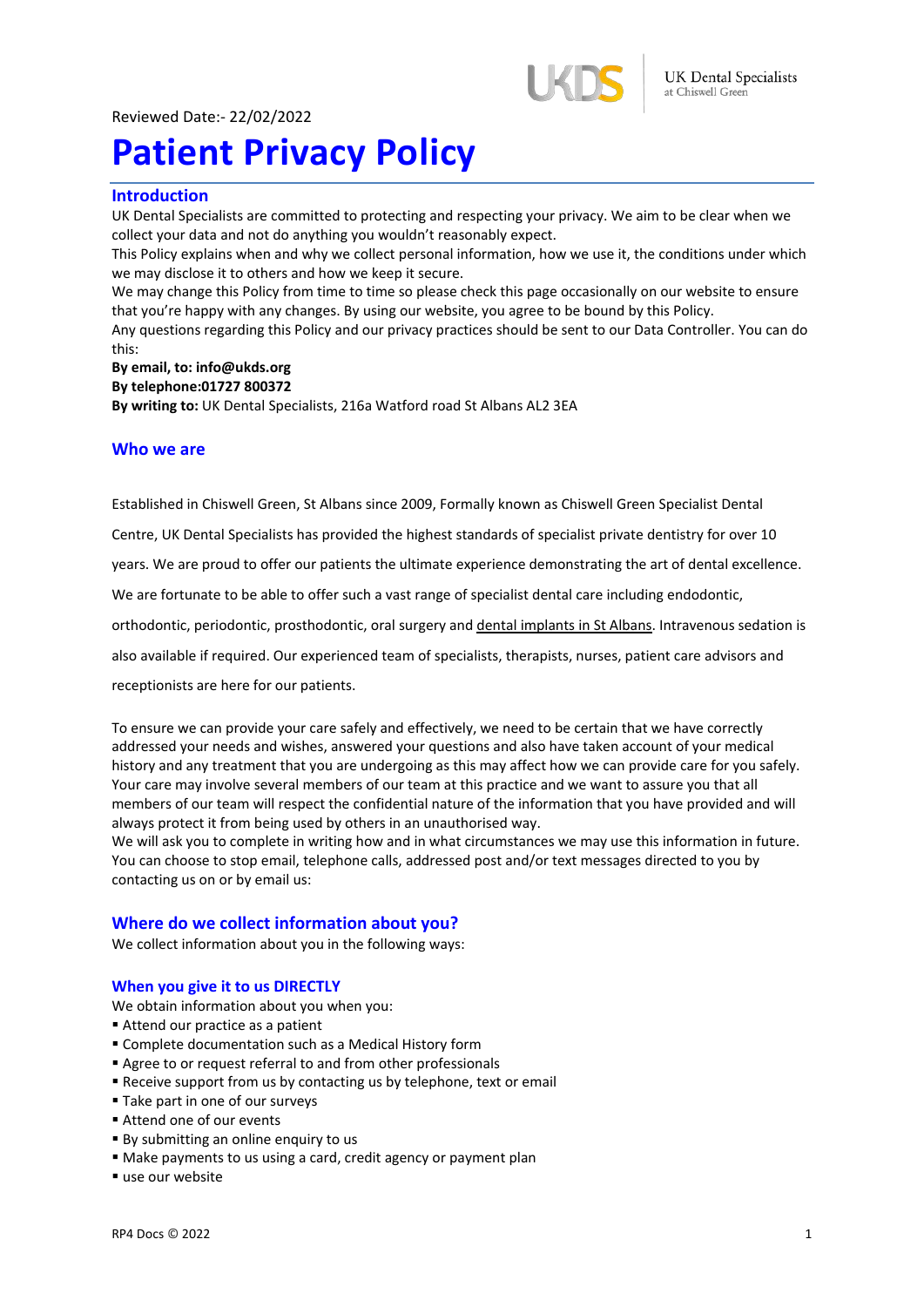

Reviewed Date:- 22/02/2022

# **When you give it to us INDIRECTLY?**

We may receive information about you from a referring practice

# **When you give permission to OTHER ORGANISATIONS to share**

 If you permit other organisations to give us information such as if you apply for a loan in connection with treatment

A dental insurance company

# **What type of information**

The type and quantity of information we collect and how we use it depends on why you are providing it. Typically, the basic personal information we collect might include:

- **Your name**
- **Your contact details**
- **Home address**
- **Medical records**
- **Dental records**
- **Your email address**
- **Your telephone number**
- **Your GP name and practice address**
- **Your next of kin or carer contact details**
- **Your family members names**

If you use our website we collect your IP address, and information regarding what pages are accessed and when.

#### **How do we use your information?**

We process and use your information to provide you with safe dental care.

#### **How long do we keep this information?**

 If you would like to know how long we keep your information for, please contact our Data Protection Officer Claudio Peru at [info@ukds.org](mailto:info@ukds.org)

#### **How do we keep this information safe?**

 When you give us personal information, we take steps to ensure that there are appropriate technical measures in place to protect it. For example, access is restricted only to those who are entitled to see the data, our online templates, emails and audits are always encrypted and our network is protected and routinely monitored.

#### **Who has access to this information?**

#### **Your Rights**

 You have a right to ask us to stop processing your personal data and, if it's not necessary for the purpose you provided it to us (e.g. to provide you with the services, products or information you asked for, processing your payment) we will do so.

 You have a right to ask for a copy of the information we hold about you. If you want to access your information, send an e-mail, to: [info@ukds.org](mailto:info@ukds.org)

Alternatively, you can put your request in writing to: 216a Watford road St Albans AL2 3EA

• You have a right to have any incorrect information to be corrected. If there are any discrepancies in the information we provide, please let us know and we will correct them.

You have a right to choose whether or not you wish to receive information from us.